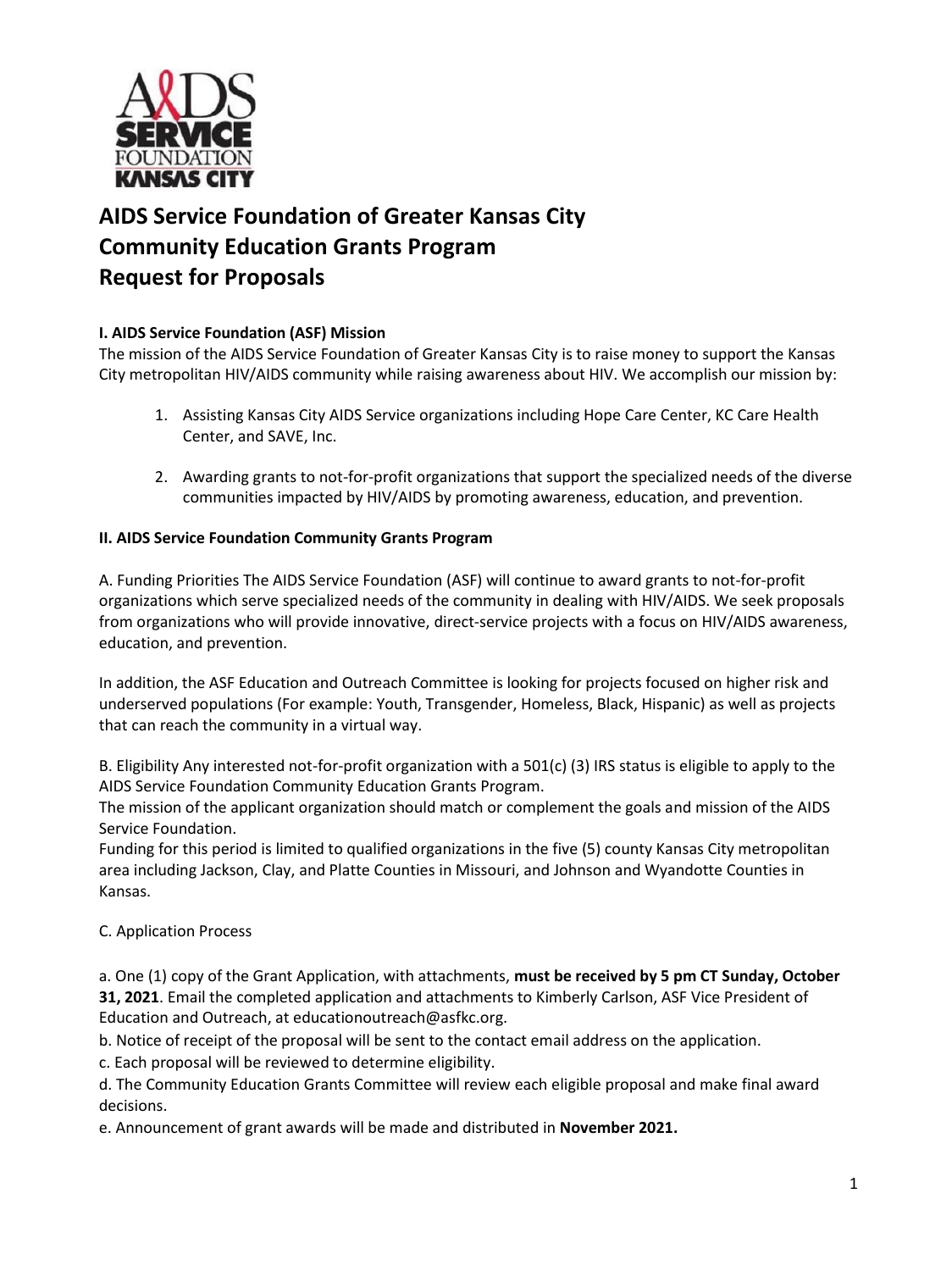# D. Criteria

Completed grant applications will be scored on the following criteria:

- a) Completed application 5%
- b) Alignment with ASF educational mission 20%
- c) Potential number impacted 10%
- d) Population(s) served 10%
- e) Demonstrated need 20%
- f) Project goals and objectives 20%
- g) Proposed use of funds 15%

## E. Grant Amounts

The AIDS Service Foundation has previously awarded Community Education Grants up to \$10,000.

## F. Application Format

The *ASF Community Education Grants Program Application form*, must be completed and signed. The application should be submitted with the organization's IRS tax-exempt ruling letter and additional attachments as detailed on the Grant Application Form.

## G. Evaluation

Grant recipients are expected to submit a written report describing their use of the grant funds to the AIDS Service Foundation at the completion of the project or by June 30, 2021, whichever date is earlier. The Vice President of Education and Outreach will provide the form to be used which will focus on measurable outcomes and metrics.

## H. Contact

For questions about this Request for Proposal or if there is a need for additional information please contact Kimberly Carlson, Vice President of Education and Outreach, at educationoutreach@asfkc.org.

## **III. Terms and Conditions**

## A. Confidentiality and Ownership

All responses must be submitted in the format requested in this document and in the Grant Application. All responses submitted become the property of the AIDS Service Foundation. The AIDS Service Foundation may require additional information if clarification is needed. Applicants will not publicly announce or disclose participation in this application process or advertise or release any publicity regarding this application or the fact that the aforesaid discussions are taking place or the nature of such discussions.

## B. No Agreement

This Request for Proposals is not an agreement or a guarantee. Applicants receive no rights whatsoever because of their response. The AIDS Service Foundation may accept other responses, accept or reject any response, in whole or in part, or reject all responses, with or without notice or reasons. If no response is accepted, the AIDS Service Foundation may abandon the grant process. In addition, the AIDS Service Foundation may add Applicants at any time. Applicant's response to this application does not grant Applicant any rights of ownership, licenses, or any other intellectual property rights in any materials provided to Applicant by the AIDS Service Foundation as part of this application. The AIDS Service Foundation reserves the right to pursue a grant on a local or regional basis. The AIDS Service Foundation also reserves the right to award no grant during the process.